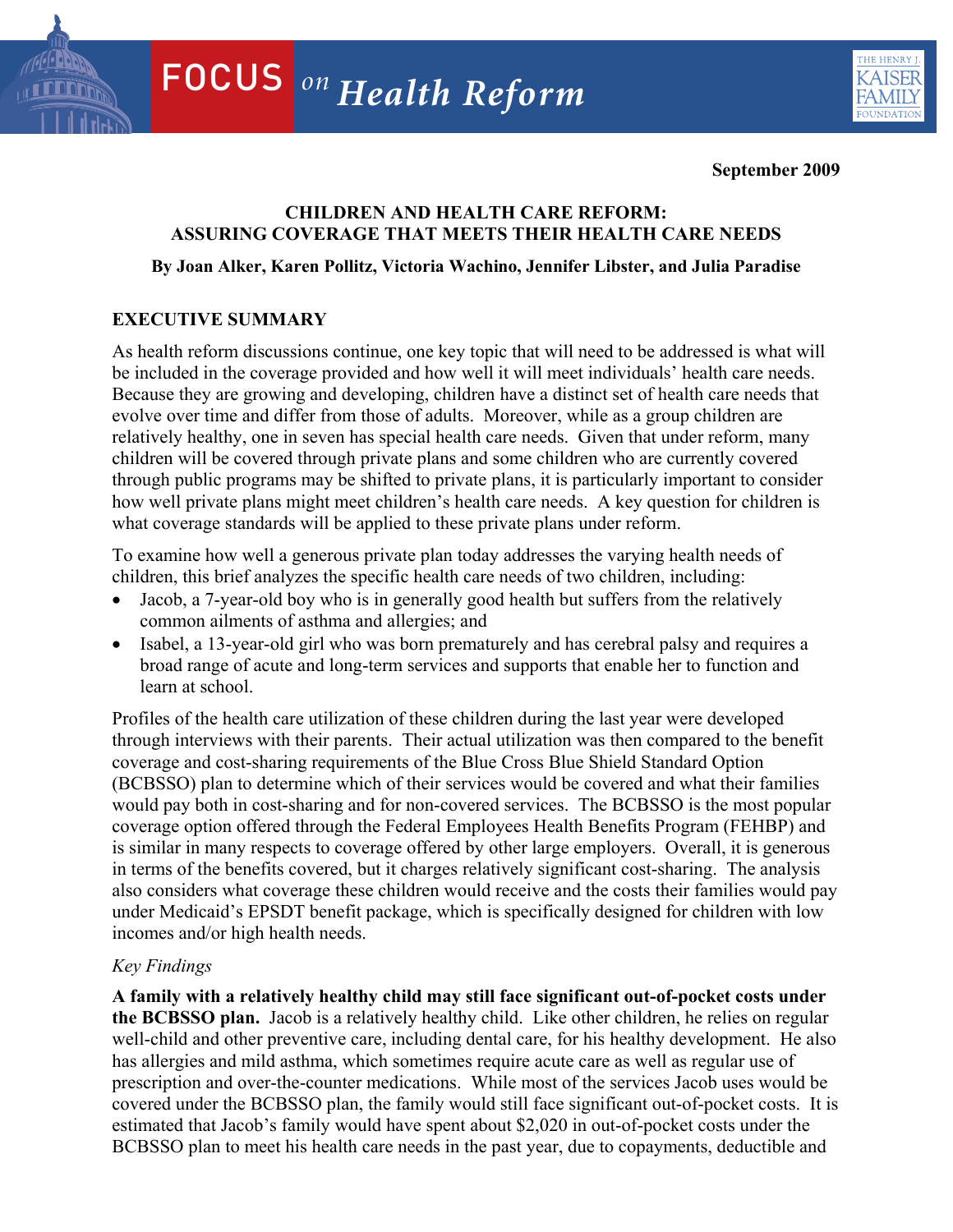coinsurance charges, and the cost of non-covered services, such as over-the-counter medications and much of his dental care.

**A child with special health care needs can face significant gaps in coverage and large outof-pocket costs under the BCBSSO plan.** Isabel requires a broad range of services to treat her cerebral palsy and enable her to function and learn at school. In addition to regular visits with her primary care doctor and specialists, she relies on weekly physical and occupational therapy, utilizes several types of medical equipment such as a cane, walker, wheelchair, and voice activated computer, and takes several prescription drugs on an ongoing basis. Further, last year, she had two surgeries to address problems with her back and eyes.

- *Much of Isabel's care would be covered under the BCBSSO plan, but her family would be required to pay significant cost-sharing amounts.* Given the copayment, deductible, and coinsurance requirements that apply to inpatient care, through her two surgeries alone, Isabel would likely reach the plan's \$5,000 annual limit on out-of-pocket costs (which could increase to \$7,000 if any care is received from non-preferred providers).
- *Further, some of Isabel's health needs extend beyond the coverage limits of the BCBSSO plan*. For example, her physical and occupational therapy needs exceed the plan's yearly limit on visits, and some of the specialized equipment she relies on, such as her computer, would not be covered by the plan. Thus, to receive these services and equipment, the family would have to pay the entire cost out-of-pocket. The total for non-covered care in the past year would likely reach about \$4,300, meaning that, overall, Isabel's total costs for costsharing charges and non-covered services last year would be in excess of \$9,000.

**Medicaid fully covers children's acute and long-term care needs with no or very limited cost-sharing requirements.** Under Medicaid's EPSDT benefit, all of the needed care for both Jacob and Isabel would be covered. The EPSDT benefit covers all medically necessary care for children, which means it fully covers preventive and primary care, including dental, hearing, and vision care, as well as all acute care needs. Further, Medicaid coverage extends beyond acute care to address long-term care needs. As such, it would cover Isabel's needed therapies, medical equipment, and other support services. Additionally, although some states require modest costsharing for families with income above the poverty level, total cost-sharing in a year may not exceed 5% of family income, providing important financial protections for low-income families.

## *Implications*

These findings illustrate that the content of coverage provided under reform will have significant implications for children's access to care and their families' financial security. As policymakers consider standards for coverage provided to children under reform, it will be important for them to consider not only what benefits will be covered, but also the limits that will apply to covered benefits *and* required cost-sharing amounts, including deductible, copayment, and coinsurance charges. Children have a broad and unique range of health care needs. Beyond acute care, children need regular preventive care, including dental, hearing, and vision care, for their healthy development. Further, children with special health care needs often need a larger array of both acute and long-term services and supports. Low- and moderate-income families are very sensitive to cost-sharing amounts and have limited room in their family budgets to pay health care costs. As such, providing children with a benefit package that covers the full range of their health care needs and offers meaningful financial protections for families will be key to assuring that children can access and obtain necessary and appropriate care.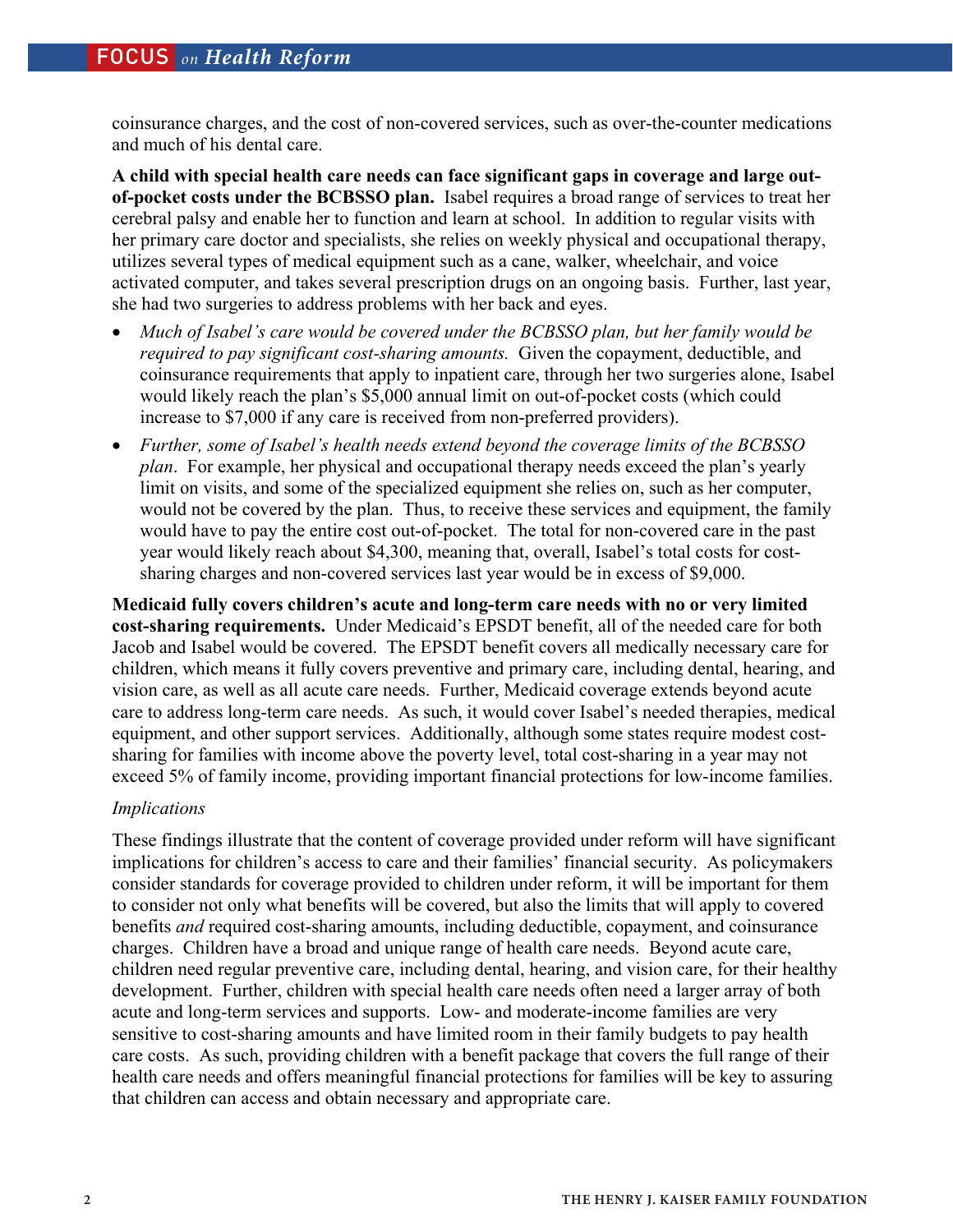## **INTRODUCTION**

As Congress and the Obama Administration work to determine the outlines of national health care reform, a key measure of the reform's potential to achieve the end goals of expanded coverage –adequate access to health care and long-term gains in Americans' health – will be whether it provides coverage for children that meets their unique health care needs. The nation has made significant progress in expanding children's coverage, with nine of every ten children in the U.S. now insured. But having an insurance card is not enough to assure that children are able to obtain the care they need; indeed, recent research indicates that children receive recommended care less than half the time.<sup>1</sup> The extent to which children's health coverage translates into access is a reflection of multiple factors, chiefly, the scope of the benefits covered, the cost-sharing requirements that apply, and the adequacy of the provider network available in a health plan.

Today, over one-quarter of children in the U.S. are covered by the nation's public health insurance programs, Medicaid and the Children's Health Insurance Program (CHIP). Medicaid covers comprehensive acute and long-term care services for children through the Early and Periodic Screening, Diagnosis, and Treatment (EPSDT) benefit, and it sharply limits out-ofpocket costs.<sup>2</sup> Depending on the state, children enrolled in CHIP may have EPSDT or, instead, a package of benefits that is somewhat or substantially more limited. Under the major health care reform proposals being debated, millions of children now covered by public insurance, as well as millions who are now uninsured, could receive their health coverage through an "exchange." The reform bills do not specify the full terms of children's coverage under the exchange, but require that insurance offered through it cover an "essential benefits package" similar to coverage generally provided by employers.

The potential implications of such a change for children are great, and they underscore the importance of considering the kinds of care children need and how the structure of their coverage – both benefits and cost-sharing requirements – affects their ability to obtain and afford that care. For children in low-income families and children with extensive health care needs, the risks associated with inadequate coverage are greatest.

In this paper, we begin by reviewing the research literature on children's health needs. We then examine how two children with different health care profiles and utilization histories would fare with an insurance product – the Blue Cross Blue Shield Standard Option (BCBSSO) plan – that is likely to be considered a benchmark for coverage offered under a health insurance exchange.<sup>3</sup> It is a generous plan in terms of the benefits covered, but it charges relatively significant costsharing. The analysis also considers what coverage these children would receive and the costs their families would pay under Medicaid's EPSDT benefit package, which is specifically designed for children with low incomes and high health needs.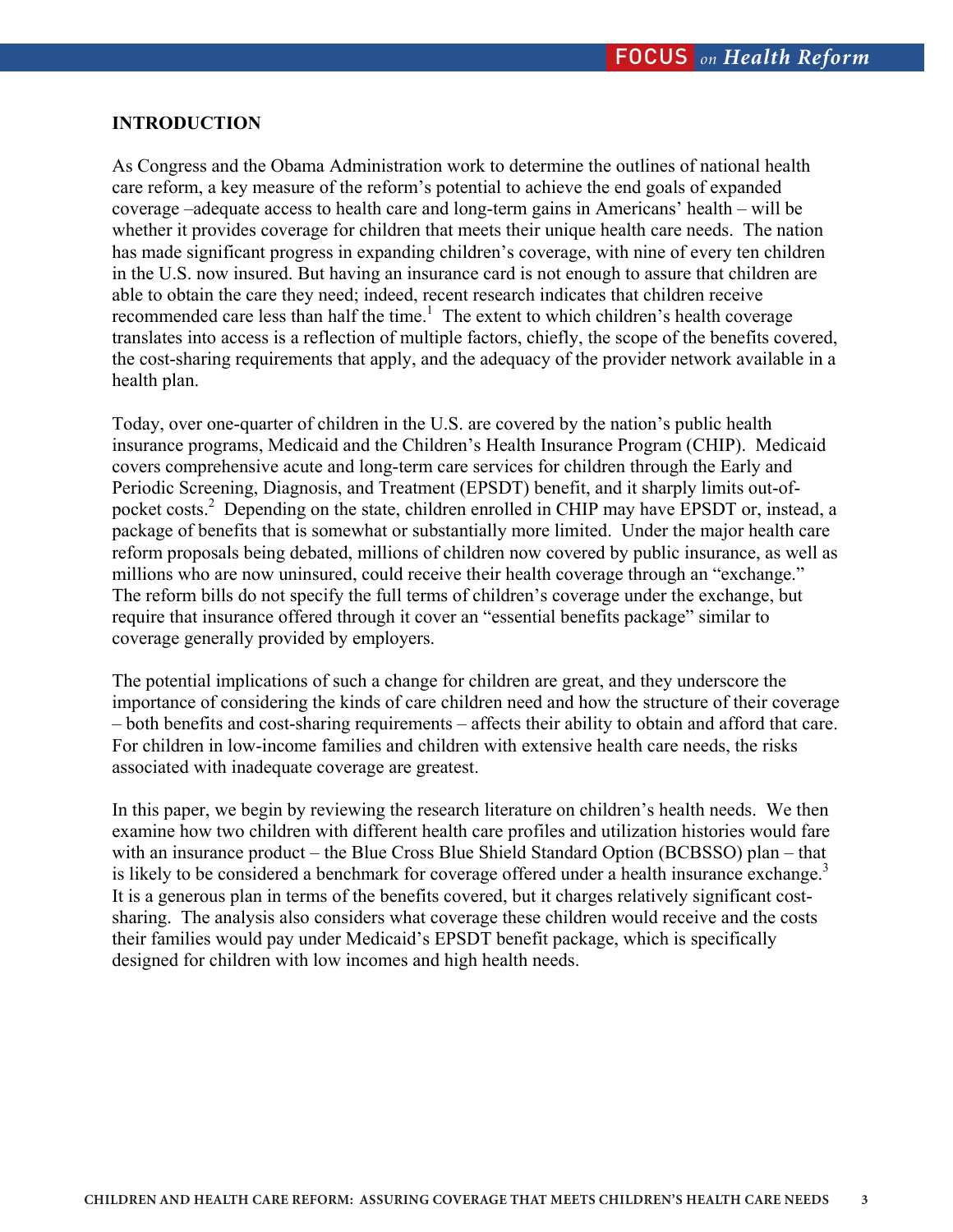### **CHILDREN'S HEALTH CARE NEEDS**

Children are a distinct population with unique health care needs. Because children are growing and changing, the health care needed for children includes services to meet their developmental needs as well. For the same reason, health care for children also emphasizes preventive care and early intervention. Appropriate preventive care ensures that, to the maximum extent possible, disease is prevented in children, and children do not experience avoidable health complications. When illnesses or developmental disabilities are not detected and treated early, children may be unable to "catch up" on some developmental losses.<sup>4</sup>

To confer the most benefit, many early detection and preventive services are best provided at specific points in a child's life. Professional guidelines developed by the American Academy of Pediatrics (AAP) establish a schedule for child preventive services, including immunizations and screenings. These guidelines are part of *Bright Futures: Guidelines for Health Supervision of Infants, Children and Adolescents*, which was developed by the Health Resources and Services Administration, in conjunction with providers, consumer representatives, and other experts, to serve as a national standard for quality well-child care.<sup>5</sup>

Appropriate health care can help children avoid preventable and serious chronic conditions like obesity, heart disease, and Type II diabetes and promote adequate nutrition and physical activity. It can help a baby born prematurely to grow, thrive, and meet developmental milestones. For children with a serious developmental condition like cerebral palsy, appropriate care means getting the services and supports needed to learn and participate in school. For children with chronic conditions, having access to the services needed to manage the conditions can spare children hospitalizations and avert high costs for families. Vision, hearing, and dental care – often considered "extras" in health coverage for adults – are among the services children need to develop and achieve their full potential. Without glasses, a child with vision problems may not learn to read. Whether a hearing-impaired child develops speech may depend on whether he or she receives a recommended hearing aid or cochlear implant.

Although children are a relatively healthy population, nearly 14% of U.S. children, or approximately 1 in 7, have special health care needs, meaning they have a chronic or serious health problem that requires more intensive health services. These children not only use services like physician visits, specialist care, and prescription drugs more frequently than healthy children do, but they may also require specialized services such as physical, occupational, and speech therapy, or durable medical equipment. In addition, for low-income children, benefits that help their families overcome obstacles to access, such as transportation, interpretation services, and case management, can be crucial, but private insurers generally do not cover these benefits.<sup>6</sup>

Despite broad expert recognition of the distinctive and diverse health needs of children, most commercial health benefit packages are designed for relatively healthy working-age adults, without special provisions for children. The typical employer-sponsored plan does not take into account the fact that recommended comprehensive benefits for children differ in scope from those for adults.<sup>7</sup> In addition to the issue of benefit design is the interlocking issue of the affordability of benefits. Extensive research has shown that cost-sharing can deter patients, particularly those with low income, from seeking needed care.<sup>89</sup> In shaping health coverage that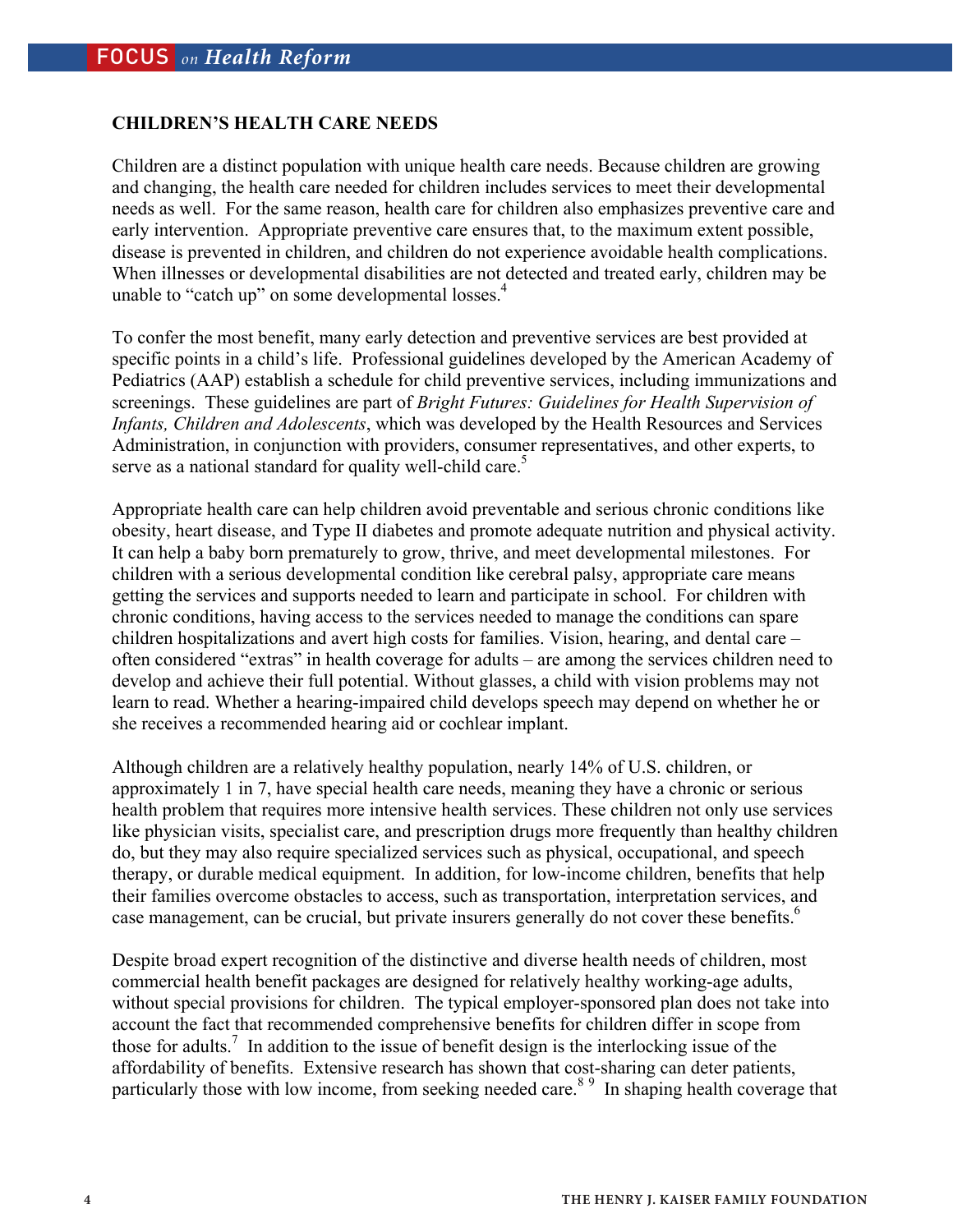is adequate to meet the needs of children, both benefits and the structure of cost-sharing, including deductibles, copayments and coinsurance, and caps on families' out-of-pocket expenses, are important dimensions to consider.

## **STUDY OVERVIEW AND METHODS**

Two children with very different health care profiles and needs were selected to assess how well the health care services they need would be covered under the Blue Cross Blue Shield Standard Option (BCBSSO) offered in the Federal Employees Health Benefits Program (FEHBP):

- *Jacob* is a 7-year-old boy who is in good general health but suffers from the relatively common ailments of asthma and allergies; and
- *Isabel* is a 13-year-old girl who was born prematurely and has cerebral palsy. She needs a broad range of acute and long-term services and supports that enable her to function and learn at school.

To conduct the analysis, BCBSSO benefits and cost-sharing requirements were applied to Jacob's and Isabel's actual utilization of services during the previous year. To obtain the children's utilization history, Georgetown University researchers conducted telephone interviews with each child's mother in May and June of 2009. For comparison, the study also considered how Medicaid's EPSDT benefit, which is specifically designed to meet the full range of children's needs and provides strong financial protections, would cover these children's health needs. The children's utilization profiles were reviewed by Dr. Chen Kenyon, a member of the American Academy of Pediatrics, to validate them for clinical reasonableness.

## *Overview of Blue Cross Blue Shield Standard Option (BCBSSO) Plan*

BCBSSO is the most popular plan in FEHBP, which is the largest employer-sponsored health benefits program in the U.S., covering 8 million federal workers, dependents, and retirees, including Members of Congress. BCBSSO is chosen by roughly half of all FEHBP enrollees. Under the BCBSSO plan, which is a PPO, enrollees who obtain services from "preferred" providers in the plan's network get a higher rate of coverage. That is, they face lower out-ofpocket costs than they would if they obtained the same services from non-preferred providers. The BCBSSO plan designates many, though not all, of its network providers as "preferred."

The list of services covered under the BCBSSO is relatively comprehensive, including hospitalization, physician care, maternity care, mental health care, prescription drugs, and dental care (Table 1). Most covered services are not subject to either annual or lifetime limits, but there are exceptions. Rehabilitative care, such as physical therapy, speech therapy, and occupational therapy, is limited to 75 visits per year. Outpatient mental health care can be limited to 25 visits per year depending on the provider chosen. BCBSSO reimbursement for dental care is very limited: for children up to age 13, the plan pays \$22 for a preventive dental visit and \$30 for tooth extractions (including local anesthesia).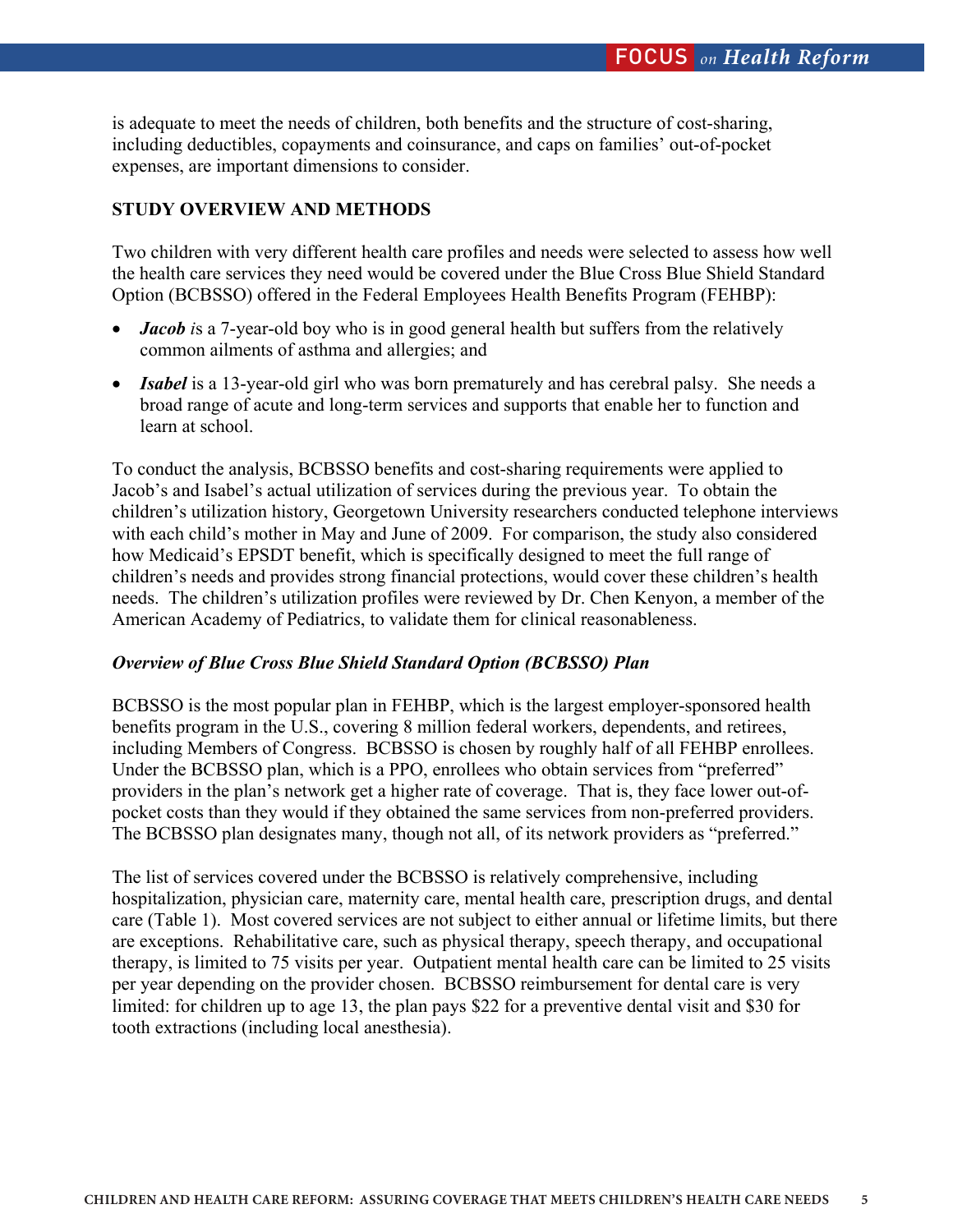| <b>Item/Service</b>                                         | <b>Subject to</b><br>Deductible? | <b>Additional Cost-</b><br><b>Sharing When</b><br><b>Care is Rendered</b><br>by Preferred<br>Provider |                          | <b>Additional Cost-</b><br>sharing When Care<br>is Rendered by Non-<br><b>Preferred Provider</b><br>or Out-of-Network* |                          | <b>Benefit Limits</b>                                                                        |
|-------------------------------------------------------------|----------------------------------|-------------------------------------------------------------------------------------------------------|--------------------------|------------------------------------------------------------------------------------------------------------------------|--------------------------|----------------------------------------------------------------------------------------------|
|                                                             |                                  | Copay                                                                                                 | Coinsu-<br>rance         | Copay                                                                                                                  | Coinsu-<br>rance         |                                                                                              |
| Hospital inpatient                                          | No                               | \$200                                                                                                 |                          | \$300                                                                                                                  | $\overline{\phantom{a}}$ |                                                                                              |
| Hospital outpatient                                         | Yes                              | $\blacksquare$                                                                                        | 15%                      | $\overline{\phantom{0}}$                                                                                               | 30%                      |                                                                                              |
| Ambulance (medical condition)                               | No                               | \$100                                                                                                 |                          | \$100                                                                                                                  | $\overline{\phantom{a}}$ |                                                                                              |
| Ambulance (accidental injury)                               | No                               | \$0                                                                                                   |                          |                                                                                                                        | \$0                      |                                                                                              |
| Emergency care (medical)                                    | Yes                              | $\blacksquare$                                                                                        | 15%                      | $\overline{\phantom{a}}$                                                                                               | 30%                      |                                                                                              |
| Emergency care (accidental<br>injury)                       | No                               |                                                                                                       |                          |                                                                                                                        |                          |                                                                                              |
| Physician, professional care,<br>inpatient                  | Yes                              | $\overline{a}$                                                                                        | 15%                      | $\overline{a}$                                                                                                         | 30%**                    |                                                                                              |
| Physician, professional care,<br>outpatient office visits   | <b>No</b>                        | \$20                                                                                                  | $\overline{\phantom{a}}$ | $\overline{\phantom{0}}$                                                                                               | 30%                      |                                                                                              |
| Outpatient mental health                                    | No                               | \$20                                                                                                  | $\overline{\phantom{a}}$ | $\overline{a}$                                                                                                         | 40%                      | Limited to 25 visits/year; may<br>seek waiver of limit if treated<br>by preferred provider   |
| Lab, x-ray                                                  | Yes                              | $\overline{\phantom{a}}$                                                                              | 15%                      | $\blacksquare$                                                                                                         | 30%                      |                                                                                              |
| Durable medical equipment                                   | Yes                              | $\overline{\phantom{a}}$                                                                              | 15%                      | $\blacksquare$                                                                                                         | 30%                      |                                                                                              |
| Home health care                                            | Yes                              | $\overline{\phantom{a}}$                                                                              | 15%                      | $\qquad \qquad -$                                                                                                      | 30%                      | Limited to 25 visits/year, no<br>more than 2 hours per visit/day                             |
| Hospice care (outpatient)                                   | No                               | $\blacksquare$                                                                                        | $\blacksquare$           | $\overline{\phantom{a}}$                                                                                               | $\overline{\phantom{a}}$ |                                                                                              |
| Physical, occupational, speech<br>therapy                   | <b>No</b>                        | \$20                                                                                                  | $\overline{\phantom{a}}$ | $\qquad \qquad -$                                                                                                      | 30%                      | Limited to 75 visits/year,<br>combined                                                       |
| Eye exam                                                    | No                               | \$20                                                                                                  | $\blacksquare$           | $\frac{1}{2}$                                                                                                          | 30%                      | Not covered unless related to<br>a specific medical condition                                |
| Eyeglasses                                                  | Yes                              | $\overline{\phantom{a}}$                                                                              | 15%                      | $\overline{\phantom{0}}$                                                                                               | 30%                      | Not covered unless related to<br>specified mental conditions                                 |
| Nutritional formula, feeding<br>tube equipment and supplies | Yes                              |                                                                                                       | 15%                      |                                                                                                                        | 30%                      |                                                                                              |
| Prescription drugs - generic                                | No                               | $\overline{\phantom{a}}$                                                                              | 20%                      | $\overline{\phantom{0}}$                                                                                               | 45%                      |                                                                                              |
| Prescription drugs - brand                                  | No                               |                                                                                                       | 30%                      |                                                                                                                        | 45%                      |                                                                                              |
| Dental                                                      | No                               | Limited<br>reimbursement                                                                              |                          | Limited<br>reimbursement                                                                                               |                          | Reimbursement capped, e.g.,<br>\$22 for pediatric hygienist visit;<br>patient pays remainder |
| Case management services                                    | n/a                              |                                                                                                       |                          |                                                                                                                        |                          | Not covered                                                                                  |
| Personal assistance care                                    | n/a                              |                                                                                                       |                          |                                                                                                                        |                          | Not covered                                                                                  |
| Transportation<br>services/equipment                        | n/a                              |                                                                                                       |                          |                                                                                                                        |                          | Not covered                                                                                  |
| <b>Annual deductible</b>                                    | \$300 (\$600 family)             |                                                                                                       |                          |                                                                                                                        |                          |                                                                                              |
| Annual out-of-pocket (OOP)<br>maximum                       |                                  |                                                                                                       |                          |                                                                                                                        |                          | \$7,000 (individual or family); \$5,000 if all care is received from preferred providers     |

**Table 1: Covered Services and Cost-Sharing Requirements under BCBSSO Plan** 

\* Patients who receive care from non-network providers may be subject to balance-billing in addition to otherwise applicable costsharing.

\*\* Coinsurance for non-preferred radiologists, pathologists, and surgical assistants is limited to 15% when patient care is received in a preferred hospital. Such coinsurance counts toward the \$7,000 annual out-of-pocket cap.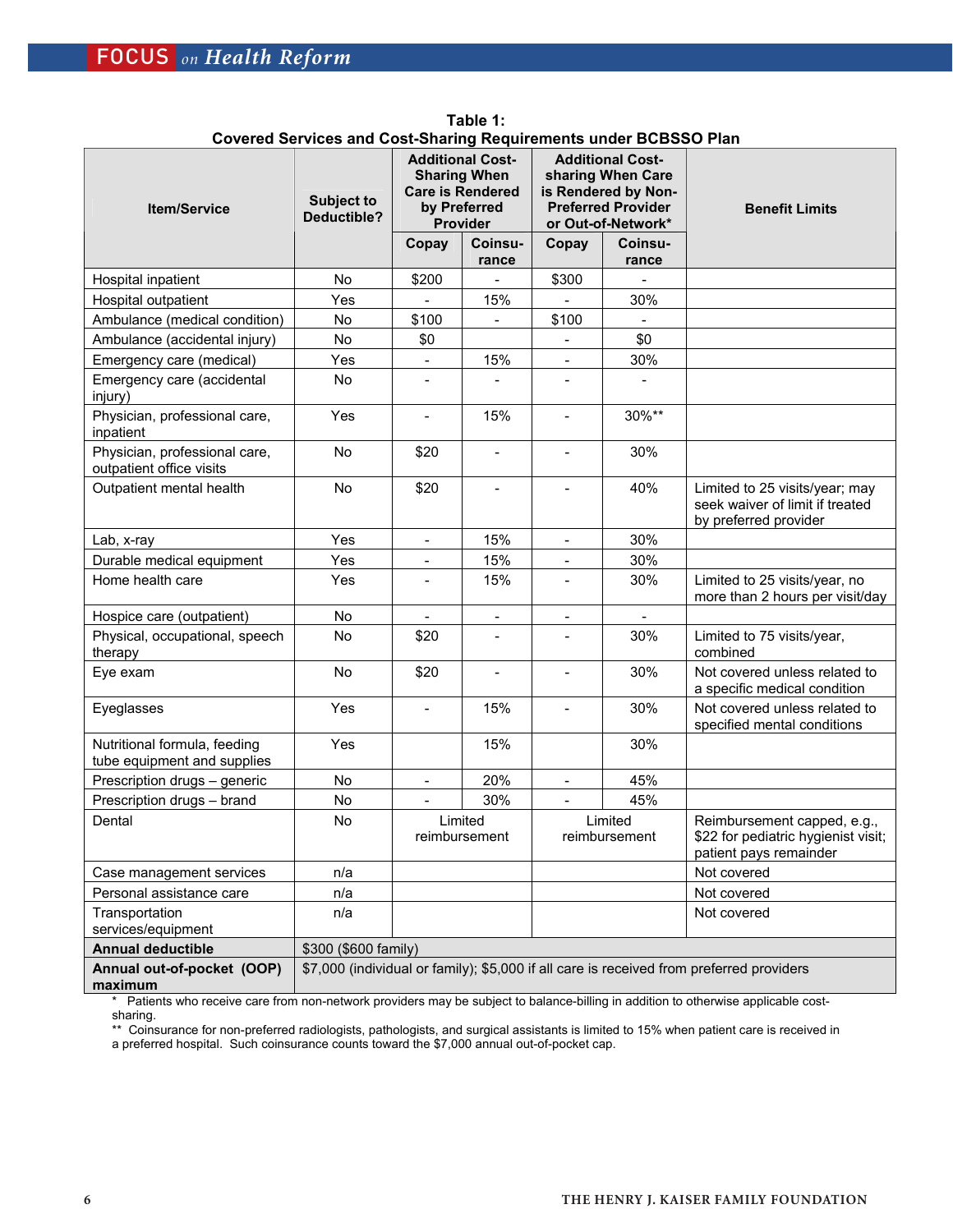Cost-sharing requirements apply to most covered services. The plan imposes an annual deductible of \$300 for an individual (\$600 for a family), which is somewhat lower than the deductible under most other employer-sponsored PPO plans.<sup>10</sup> A \$20 copayment is required for many outpatient physician visits, while coinsurance of 15% applies to lab tests, medical equipment, and inpatient medical care. A higher coinsurance rate of 30% applies when this care is received from non-preferred providers, and also when patients receive care from providers outside the plan network. In the latter case, patients are also subject to "balance billing" – charges in excess of the BCBSSO allowance that patients may be required to pay.  $\frac{11}{11}$  Finally, prescription drugs are subject to coinsurance – 20% for generics and 30% for brand-name medicines $12$ 

Cost-sharing for covered services, whether deductibles, copayments, or coinsurance, is limited by an annual out-of-pocket cap of \$7,000. Within the overall cap of \$7,000, a lower cap of \$5,000 applies if all care is received from "preferred providers" in the BCBSSO plan network. If patients receive care from both preferred and non-preferred providers, cost-sharing for covered services might accumulate to more than \$5,000 but cannot exceed \$7,000 for the calendar year.

### *Overview of Medicaid's EPSDT Benefit*

Medicaid's EPSDT benefit entitles all children in Medicaid to comprehensive screening, prevention, diagnosis, and treatment services through age 21. To foster early identification of children's physical, mental, and developmental conditions, EPSDT guarantees health screenings consistent with a periodicity schedule.<sup>13</sup> If a screening or subsequent diagnosis identifies a health condition, Medicaid covers any follow-up treatment needed. This applies equally to medical, developmental, mental, acute, and chronic conditions.14 Covered services encompass long-term care services and support as well as the acute health services traditionally covered by commercial insurance policies. The EPSDT benefit package was designed to reflect professional pediatric standards of care.<sup>15</sup>

Apart from its comprehensive benefit package, another aspect of EPSDT that distinguishes it from private insurance coverage is a broader definition of "medical necessity" that supports children's health and developmental needs and helps children with serious disabilities or diseases that may be improved, but not cured, to maximize their potential.<sup>16</sup> The definition requires states to provide children with all services necessary to "*correct or ameliorate defects and physical and mental illnesses and conditions…*" 17 Commercial insurers generally use a much narrower definition of medical necessity and limit coverage to services that restore normal function. In addition, commercial policies may exclude some categories of benefits or treatment for certain conditions, or cap the number of certain services a patient can obtain. Finally, whereas EPSDT creates a legally enforceable right to services for children who need them, private insurance contracts can assign broad authority to the plan administrator to make determinations about what is covered under the policy.<sup>18</sup>

Because Medicaid serves a low-income population, premiums and cost-sharing are sharply limited. No premiums and little cost-sharing are allowed for very low-income children. Children with somewhat higher family income may face premiums and modest cost-sharing, but total premiums and cost-sharing in a year may not exceed 5% of family income.<sup>19</sup>  $(A 5\%$  cap applies in CHIP as well.)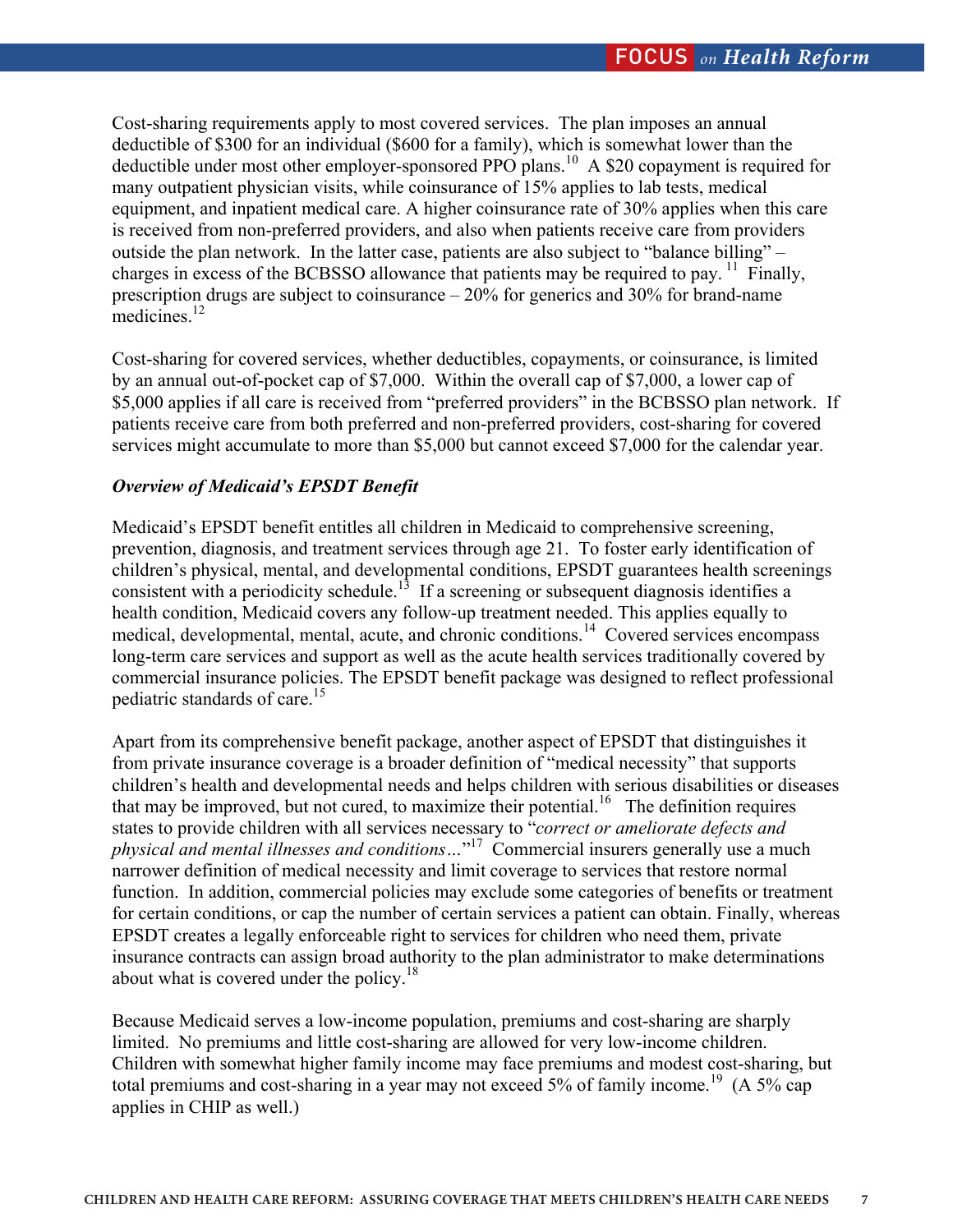### **FINDINGS**

### *Jacob, 7-year-old boy with allergies and mild asthma*

#### *Jacob's health and health care needs*

Jacob is a 7-year-old boy who is generally in good health and loves to play baseball but who, like many children, suffers from allergies and asthma. Upwards of 40% of children live with some form of allergic reaction, such as hay fever and seasonal allergies,  $^{20}$  and in 2005, almost 9% of children in the United States had been diagnosed with asthma.

Jacob's mother first became aware of his allergic condition when he was two months old and still breast-feeding. She ate some nuts and a short while later he had an allergic reaction. Jacob's current food allergies include dairy products, tree nuts and peanuts. When he eats a food he is allergic to, he can experience an episode of anaphylaxis – a severe, whole-body allergic reaction that can cause difficulty breathing and other serious symptoms and even death. To stop the reaction, Jacob has to be injected with epinephrine (adrenaline). Jacob has an "Epi-pen" with him at all times in case this treatment is needed. Jacob also has environmental allergies that are improved by over-the-counter (OTC) antihistamines such as Zyrtec, which he takes daily.

In addition, Jacob has mild persistent asthma. His asthma symptoms tend to be the most severe when he is suffering from upper respiratory infections. At age 3, he was admitted to the hospital due to complications from an asthma attack associated with an infection, but he has not been admitted since.

As a toddler, Jacob visited the pediatrician up to six times a year for complications from colds and other infections, including ear infections. In addition, he visited an allergist twice a year for treatments to manage that condition. Fortunately, visits to the doctor have become less frequent as Jacob has grown older and had fewer complications from colds and infections. Last year, he saw his allergist and his pediatrician each just once.

Jacob takes a number of prescription medications. During hay fever season, he takes Flonase, a prescription nasal spray that controls the reaction to pollen and other allergens. Throughout the year, he takes Flovent, a low-dose inhaled cordicosteroid, daily to help prevent bronchial asthma attacks. Jacob also uses Albuterol, an inhaler that helps relax his airways if he has an asthma attack, and an Epi-pen if he has a severe allergic reaction. Jacob currently has eight Epi-pens; to be prepared in case he needs one, he must keep them handy at school, at home, at after-school care, and in his science class. He also has his asthma action plan on file at school and at camps and other activities, in case he has an attack. Jacob has also been prescribed a peak-flow meter – a portable hand-held device to help him monitor his asthma.

Regular visits to the dentist are important for Jacob. Especially because he is prone to cavities, regular check-ups and dental cleanings are essential for his oral health.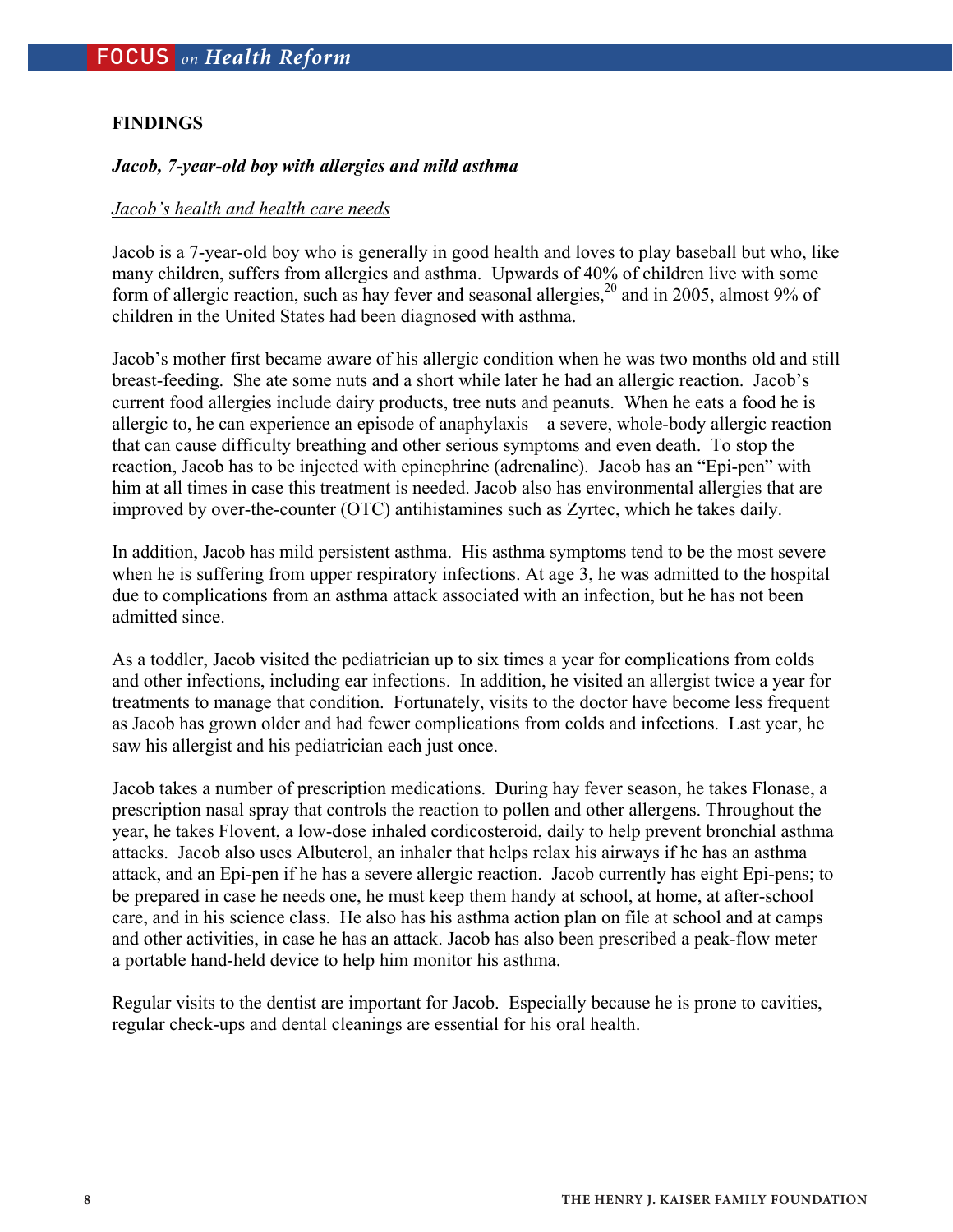## *What would Jacob's coverage and cost-sharing be under the BCBSSO plan?*

Most of the kinds of care Jacob uses would be covered under the BCBSSO plan, but significant cost-sharing would apply, even if Jacob were treated only by preferred providers and facilities within the BCBSSO network (Table 2).

His outpatient physician office visits, except for the well-child visit, would be subject to \$20 copayment requirements. His parents would pay the full allowed charge for his allergy testing and peak flow meter (about \$180 in all) because these costs would be subject to the annual deductible.

Coinsurance for Jacob's prescription medications would cost his family about \$60 per month, or \$720 per year. In addition, the family would pay the full cost for his over-the-counter antihistamine, which BCBSSO does not cover. Thus, the family's total spending for Jacob's medications would exceed \$1,000 over the course of the year.

| Coverage and Cost-Sharing Under the BCBSSO Plan for Jacob's Medical Care Last Tear  |                                       |                                |                  |                                                                                |  |  |  |  |
|-------------------------------------------------------------------------------------|---------------------------------------|--------------------------------|------------------|--------------------------------------------------------------------------------|--|--|--|--|
| <b>Service</b>                                                                      | <b>Number</b><br>used<br>last<br>vear | Covered?                       | Cost-sharing*    | <b>Estimated out-of-</b><br>pocket cost to<br>Jacob's family for<br>the year** |  |  |  |  |
| <b>Outpatient Medical Care</b>                                                      |                                       |                                |                  |                                                                                |  |  |  |  |
| Well-child visit                                                                    | 1                                     | Yes                            | \$0              | \$0                                                                            |  |  |  |  |
| Primary care visit                                                                  | 1                                     | Yes                            | \$20             | \$20                                                                           |  |  |  |  |
| Allergist visit                                                                     | 1                                     | Yes                            | \$20             | \$20                                                                           |  |  |  |  |
| Allergy testing (\$130)                                                             | 1                                     | Yes                            | Deductible + 15% | \$130                                                                          |  |  |  |  |
| <b>Durable Medical Equipment</b>                                                    |                                       |                                |                  |                                                                                |  |  |  |  |
| Peak flow meter (\$50)                                                              | 1                                     | Yes                            | Deductible + 15% | \$50                                                                           |  |  |  |  |
| <b>Prescription Drugs</b>                                                           |                                       |                                |                  |                                                                                |  |  |  |  |
| 8 Epi-pens, replaced as needed, and<br>Flovent, Flonase, Albuterol<br>(\$300/month) | ongoing                               | Yes                            | 20%***           | \$720                                                                          |  |  |  |  |
| Zyrtec OTC (\$25/month)                                                             | ongoing                               | No                             | 100%             | \$300                                                                          |  |  |  |  |
| <b>Dental Care</b>                                                                  |                                       |                                |                  |                                                                                |  |  |  |  |
| Dentist visit (\$112/visit)                                                         | 2                                     | Yes, up to \$22<br>per visit   | $\Omega$         | \$180                                                                          |  |  |  |  |
| Dental fillings (\$175/filling)                                                     | 4                                     | Yes, up to \$25<br>per filling | $\Omega$         | \$600                                                                          |  |  |  |  |
| <b>Estimated cost-sharing expenses</b>                                              | \$940                                 |                                |                  |                                                                                |  |  |  |  |
| <b>Estimated cost of non-covered care</b>                                           | \$1,080                               |                                |                  |                                                                                |  |  |  |  |
| Total estimated out-of-pocket costs                                                 | \$2,020                               |                                |                  |                                                                                |  |  |  |  |

**Table 2: Coverage and Cost-Sharing Under the BCBSSO Plan for Jacob's Medical Care Last Year** 

\* Assumes all care rendered by preferred providers. Higher cost-sharing applies for non-preferred providers.

\*\* Charge information reported by Jacob's family.

\*\*\* Assumes generic substitutes.

Additional substantial expenses would arise for Jacob's dental care. Because BCBSSO limits its coverage to nominal reimbursement for check-ups and fillings, Jacob's parents would have to pay nearly \$800 out-of-pocket for his dental care.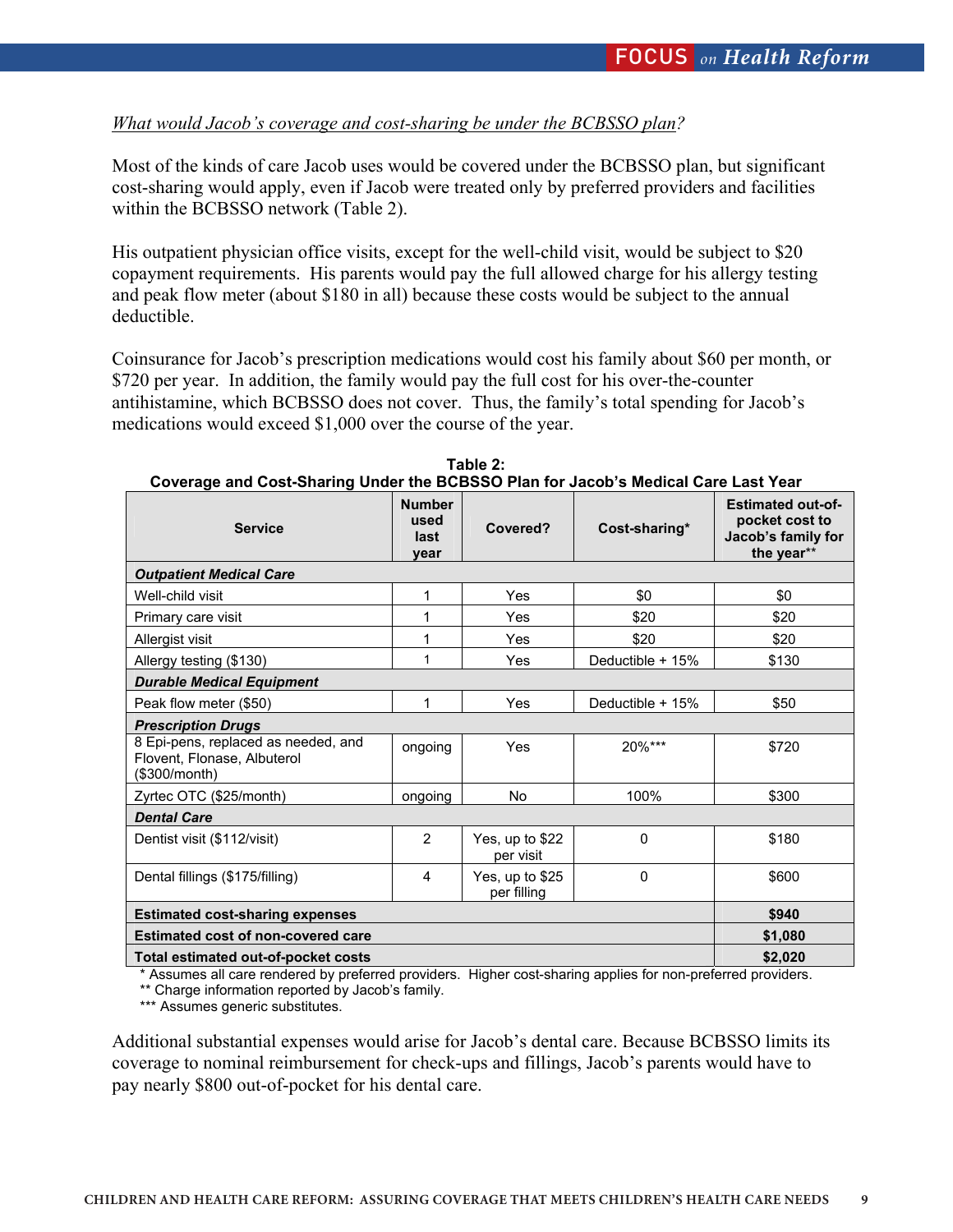Considering all the services Jacob used last year, were he covered under the BCBSSO plan, his cost-sharing for covered services, along with spending for non-covered services, would total just over \$2,000. In a different year, Jacob might need to have additional lab tests or resume his allergy shots if his asthma or allergies worsened, or he might be hospitalized following a serious asthma attack. Under these circumstances, his family's cost-sharing expenses and spending for non-covered care could increase by hundreds of dollars.

For Jacob's out-of-pocket costs not to exceed 5% of family income – the ceiling on family outof-pocket costs for children in Medicaid and CHIP – his family would have to have income of more than \$40,000.

## *What would Jacob's coverage and cost-sharing be under Medicaid's EPSDT benefit?*

Under Medicaid's EPSDT benefit package, all of Jacob's care would be covered and, depending on his family's income, the family would face little or no out-of-pocket costs for his care. For the lowest-income children covered by federal Medicaid law, states can impose limited costsharing only for prescription drugs that are designated "non-preferred" on a state's drug formulary and for non-emergency use of an emergency room. For some other children in Medicaid, states are permitted to impose small monthly deductibles and coinsurance for outpatient services up to 10% or 20% of the cost. However, for all children, Medicaid limits maximum out-of-pocket costs to 5% of family income.<sup>21</sup>

## *Isabel, 13-year-old girl born prematurely and has cerebral palsy*

## *Isabel's health and health care needs*

Isabel is a 13-year-old girl who suffered a brain hemorrhage shortly after birth. She was born prematurely at 31 weeks and was subsequently diagnosed with spastic diplegia cerebral palsy, a central nervous system disorder that impairs movement – in Isabel's case, of her legs. Each year in the U.S., roughly half a million babies are born preterm. Related to their early birth, about 100,000 children develop health problems such as cerebral palsy, blindness, and cognitive and behavioral deficits.

Isabel's treatment for cerebral palsy and its complications began early. Since she was about a year old, Isabel has received weekly physical therapy and occupational therapy. The physical therapy includes intensive stretching and massage to keep her leg muscles in tone. Isabel also receives Botox therapy every few months to aid with stretching and range of motion. As a younger child, Isabel had two surgeries to lengthen the muscles in her legs. Still, she has problems walking and uses both a cane and a walker. In addition, she sometimes uses a manual wheelchair.

Another complication of Isabel's condition is scoliosis, or twisting of the spine, that can occur as children with cerebral palsy grow and imbalance in the strength of their opposing muscles distorts the growing skeleton. Last year, Isabel had spinal fusion surgery, including the insertion of rods to help correct her scoliosis. She also has a brace for her back and one for each arm. Isabel sees two specialists – an orthopedist and a physiatrist – to manage care of her spine and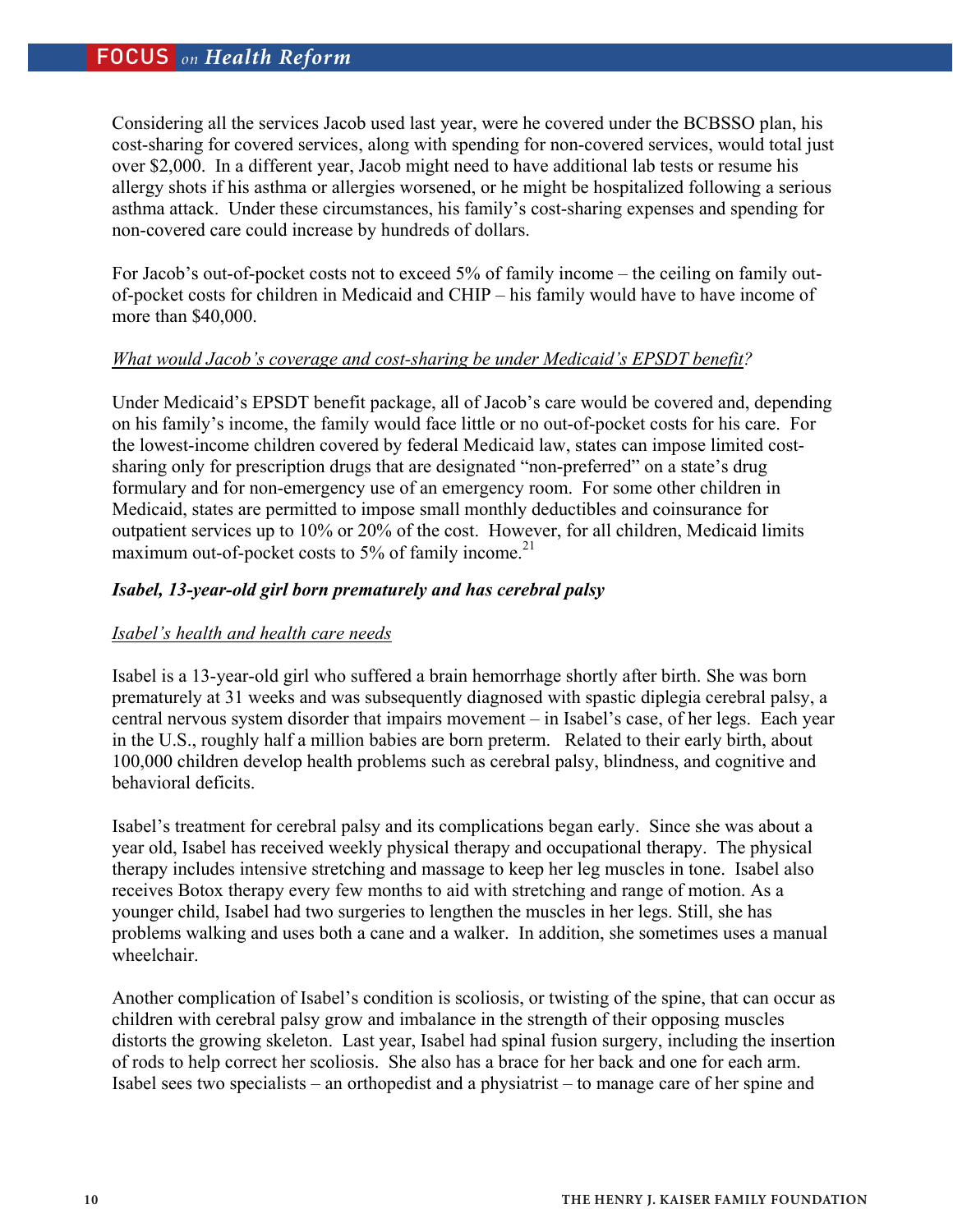limbs, and she receives weekly physical therapy. She also sees a urologist because of recurring infections.

The cerebral palsy has also caused some cognitive damage. Isabel has vision problems and she had eye surgery this spring to correct her condition. Isabel also has some difficulty using her hands to write. To help overcome this limitation in school, she has a computer equipped with voice recognition that types words as she speaks them. Isabel sees an occupational therapist once to twice per week (80 sessions over the year) to develop and improve her computer skills. Although many children with cerebral palsy require speech therapy, Isabel does not.

Isabel has some anxiety related to her condition, so she sees a psychologist on a weekly basis to help her manage it. She also takes Prozac and a low dose of Risperdal for anxiety and must see a psychiatrist every three or four months to monitor her medications.

Some children with complications like Isabel's become unusually susceptible to infection, such as cold and flu, but so far Isabel has been fortunate in this respect. Visits to her general pediatrician have been limited to annual check-ups, including vaccines and other childhood preventive services. She has been to the emergency room once, for a problem with her eyes.

## *What would Isabel's coverage and cost-sharing be under the BCBSSO plan?*

Many of the kinds of care Isabel uses would be covered under the BCBSSO plan, but significant cost-sharing would apply, even if she were treated only by preferred providers and facilities within the BCBSSO network (Table 3).

The inpatient surgeries on Isabel's back and eye would each trigger a copayment of \$200 for hospitalization. The annual \$300 deductible plus 15% coinsurance would apply for the services provided by the surgeons and other physicians who cared for Isabel in the hospital and emergency room. Between the two surgeries, Isabel would likely reach the \$5,000 annual limit on out-of-pocket costs for covered services. If any of her physicians were not preferred providers, the limit on Isabel's out-of-pocket costs would increase to \$7,000.

Isabel's outpatient physician office visits (except for well-child care) and mental health visits would be subject to \$20 copayment requirements. Her optometry visits would be covered because of her medical condition, but also subject to a \$20 copay. Because of the array of specialists and the intensity of services involved in her care, the copays for Isabel's visits alone could total hundreds or even thousands of dollars in a year. The lab tests, allergy testing, and allergy injections ordered during her visits would cost Isabel's family coinsurance of 15%. However, once Isabel's surgeries caused her to reach the annual out-of-pocket maximum, such copays and coinsurance charges would be waived for the remainder of the year.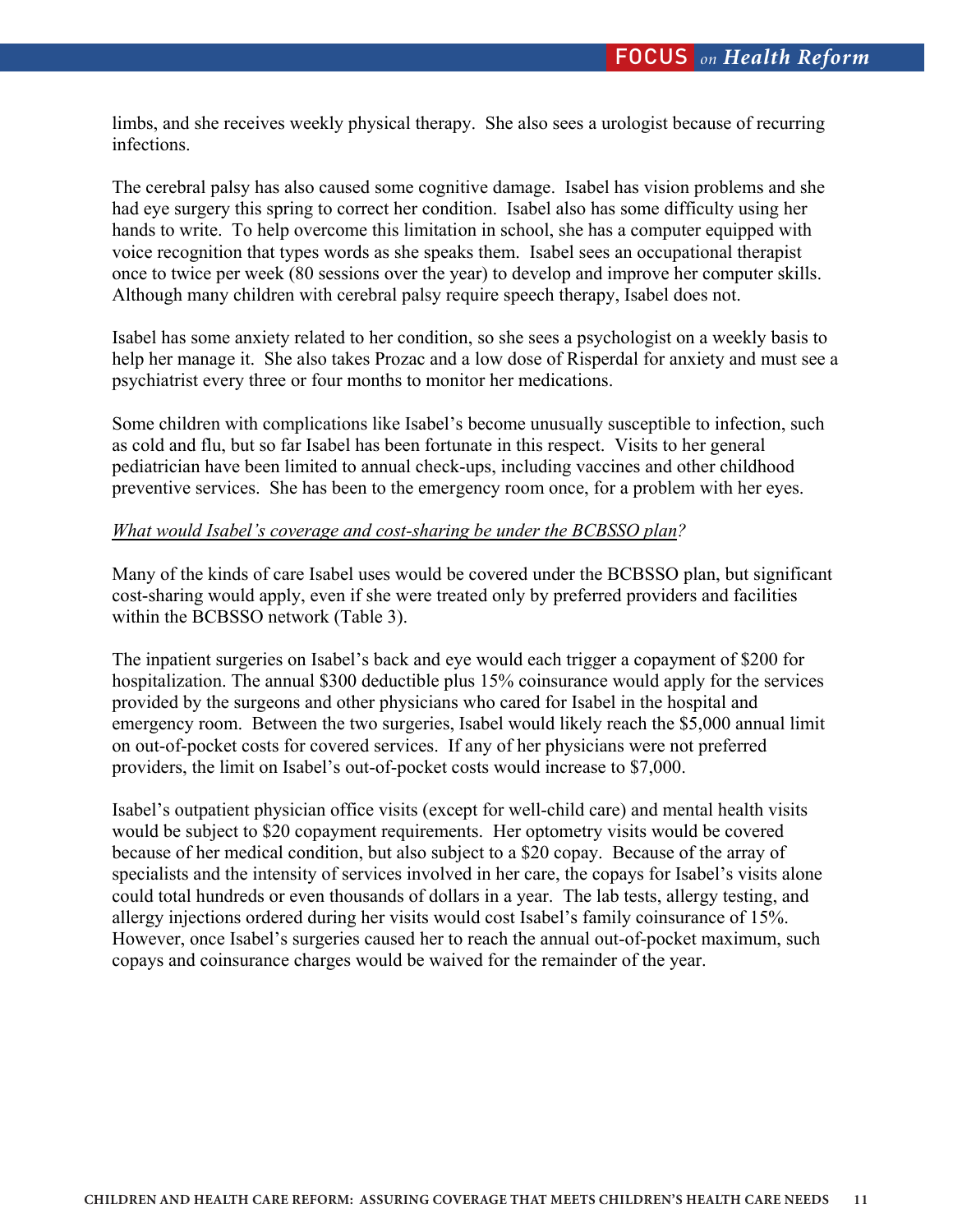**Table 3: Coverage and Cost-Sharing under the BCBSSO Plan for Isabel's Medical Care Last Year**

| <b>Service</b>                                               | <b>Number</b><br>used last<br>vear    | Covered?                  | Cost-sharing*           | <b>Estimated out-of-</b><br>pocket cost to<br>Isabel's family for<br>the year** |  |  |  |  |  |
|--------------------------------------------------------------|---------------------------------------|---------------------------|-------------------------|---------------------------------------------------------------------------------|--|--|--|--|--|
| <b>Inpatient Medical Care</b>                                |                                       |                           |                         |                                                                                 |  |  |  |  |  |
| Hospitalization                                              | $\overline{2}$                        | Yes                       | \$200                   | \$400                                                                           |  |  |  |  |  |
| Surgeries                                                    | $\overline{2}$                        | Yes                       | Deductible + 15%        | \$4,600***                                                                      |  |  |  |  |  |
| <b>ER</b> visit /Medical                                     | 1                                     | Yes                       | 15%                     | \$0/\$68                                                                        |  |  |  |  |  |
| <b>Outpatient Medical Care</b>                               |                                       |                           |                         |                                                                                 |  |  |  |  |  |
| Well-child visit                                             | 1                                     | Yes                       | \$0                     | \$0                                                                             |  |  |  |  |  |
| Primary care visit                                           | 3                                     | Yes                       | \$20                    | \$0/\$60                                                                        |  |  |  |  |  |
| Urologist visit                                              | $\overline{2}$                        | Yes                       | \$20                    | \$0/\$40                                                                        |  |  |  |  |  |
| Orthopedist visits                                           | $\overline{\mathbf{4}}$               | Yes                       | \$20                    | \$0/\$80                                                                        |  |  |  |  |  |
| Physiatrist visit                                            | $\overline{\mathbf{4}}$               | Yes                       | \$20                    | \$0/\$80                                                                        |  |  |  |  |  |
| <b>Botox treatments</b>                                      | 3                                     | Yes                       | 15%                     | \$0/\$450                                                                       |  |  |  |  |  |
| <b>Mental Health Care</b>                                    |                                       |                           |                         |                                                                                 |  |  |  |  |  |
| Psychologist visit                                           | 50                                    | Yes                       | \$20                    | \$0/\$1,000                                                                     |  |  |  |  |  |
| Psychiatrist visit                                           | 3                                     | Yes                       | \$20                    | \$0/\$60                                                                        |  |  |  |  |  |
| <b>Durable Medical Equipment/Orthopedics/Other Equipment</b> |                                       |                           |                         |                                                                                 |  |  |  |  |  |
| Wheelchair                                                   | 1                                     | Yes                       | 15%                     | \$0/\$150                                                                       |  |  |  |  |  |
| Canes                                                        | $\overline{2}$                        | Yes                       | 15%                     | \$0/\$12                                                                        |  |  |  |  |  |
| Walker                                                       | $\mathbf{1}$                          | Yes                       | 15%                     | \$0/\$11                                                                        |  |  |  |  |  |
| Back and arm braces                                          | 3                                     | Yes                       | 15%                     | \$0/\$53                                                                        |  |  |  |  |  |
| Voice activated computer                                     | 1                                     | No                        | $\overline{a}$          | Previously purchased                                                            |  |  |  |  |  |
| Specialized keyboard                                         | $\mathbf{1}$                          | No                        | $\overline{a}$          |                                                                                 |  |  |  |  |  |
|                                                              | Rehabilitative/habilitative Therapies |                           |                         |                                                                                 |  |  |  |  |  |
| Physical Therapy (\$75/visit)                                | 50                                    | Yes, up to 75             | \$20 up 75 visit limit, | \$4,125/\$5,625                                                                 |  |  |  |  |  |
| Occupational Therapy (\$75/visit)                            | 80                                    | visits.<br>combined       | then 100%               |                                                                                 |  |  |  |  |  |
| <b>Prescription Drugs****</b>                                |                                       |                           |                         |                                                                                 |  |  |  |  |  |
| Anxiety medication                                           | Ongoing                               | Yes                       | 20%                     | \$0/\$35                                                                        |  |  |  |  |  |
| Anti-constipation medication                                 | Ongoing                               | Yes                       | 20%                     | \$0/\$50                                                                        |  |  |  |  |  |
| <b>Vision/Dental Care</b>                                    |                                       |                           |                         |                                                                                 |  |  |  |  |  |
| Dentist visit (\$112/visit)                                  | $\overline{2}$                        | Yes, to \$22 per<br>visit | $\mathbf 0$             | \$180                                                                           |  |  |  |  |  |
| Optometrist visit                                            | $\mathbf{1}$                          | Yes                       | \$20                    | \$0/\$20                                                                        |  |  |  |  |  |
| <b>Estimated cost-sharing expenses</b>                       | \$5,000                               |                           |                         |                                                                                 |  |  |  |  |  |
| <b>Estimated cost of non-covered care</b>                    | \$4,305                               |                           |                         |                                                                                 |  |  |  |  |  |
| Total estimated out-of-pocket costs                          | \$9,305                               |                           |                         |                                                                                 |  |  |  |  |  |

\* Assumes all care rendered by preferred providers. Higher cost-sharing applies for non-preferred providers. \*\* Costs for services subject to coinsurance charges, durable medical equipment, and dental care based on data available at http://www.costhelper.com, http://cerebralpalsycosts.com/overview.html/, http://www.allegromedical.com, and http://www.jansenmedical.com. Where two amounts appear, the amount before the slash is the amount Isabel's family would pay once she had reached the out-of pocket limit for covered services. The amount following the slash is the amount Isabel would face had she not yet reached the out-of-pocket limit.

\*\*\*Annual out-of-pocket maximum satisfied with this cost (assumes all preferred providers)

\*\*\*\*Assumes generic substitutes.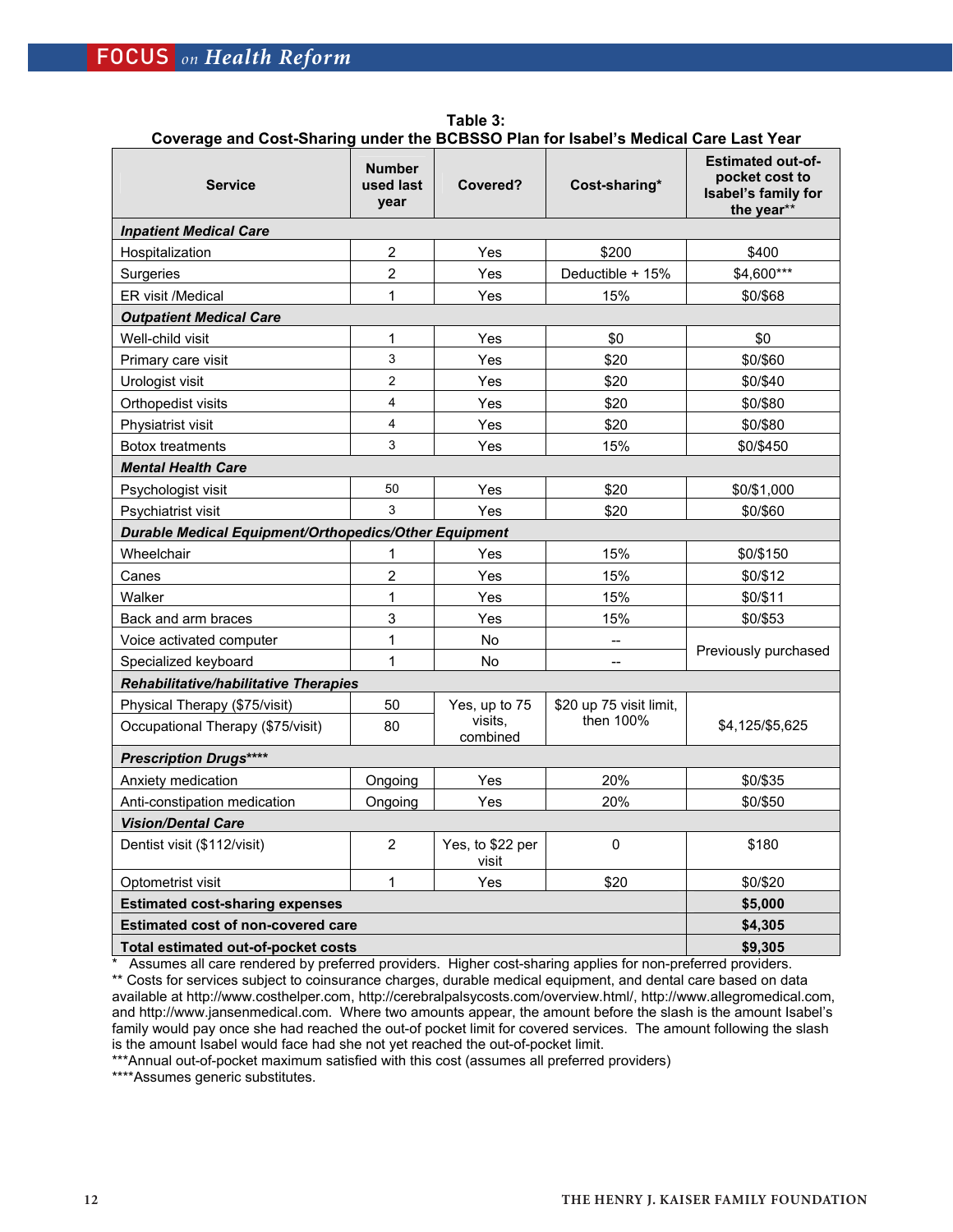The BCBSSO plan would cover Isabel's wheelchair, canes, walker, and back and arm braces. These services are subject to the annual deductible and 15% coinsurance up to the annual out-ofpocket maximum, but again, once Isabel reached the cap with her surgeries, BCBSSO would pay 100% for these items for the rest of the year. Coinsurance for Isabel's covered prescription medications would also be waived for this period because she reached her out-of-pocket cap.

In addition to out-of-pocket costs of \$5,000 for services covered by BCBSSO, Isabel's family would face substantial out-of-pocket costs for non-covered services, for which BCBSSO makes no payment. BCBSSO limits coverage of rehabilitative therapies to 75 visits. Therefore, Isabel's family would have to pay the entire cost of the 55 visits she had beyond the limit. At an estimated \$75 per visit, this would total over \$4,000 in family spending for the non-covered therapy visits.

The BCBSSO plan's coverage of dental care is limited. The plan would reimburse up to \$22 for each semi-annual cleaning. Isabel's family would be responsible for remaining charges for these covered services, or about \$180.

In all, under the BCBSSO plan, cost-sharing for the services, equipment, and supplies Isabel used last year would reach the plan's \$5,000 cap on out-of-pocket costs for covered services. In addition, Isabel's family would face an estimated \$4,300 more in out-of-pocket costs for physical and occupational therapy as well as dental care exceeding the plan's limits. In total, Isabel's family would face some \$9,300 in health expenses for Isabel's care. If the specialized computer equipment Isabel needs for school had to be replaced or upgraded, her family could face thousands of dollars more in costs because this equipment is not covered under the BCBSSO plan.

For Isabel's out-of pocket costs not to exceed 5% of family income – the standard for children in Medicaid and CHIP – her family income would have to be more than \$185,000.

## *What would Isabel's coverage and cost-sharing be under Medicaid's EPSDT benefit?*

Under Medicaid's EPSDT benefit package, all of the care Isabel used last year would be covered and with little or no cost-sharing. No limits on medically necessary rehabilitative services or other care would apply. Because EPSDT is designed to meet the needs of children with special needs as well as other low-income children, and to ensure that they do not face cost barriers to care, it covers many services, including long-term services and supports that commercial insurance rarely does. Thus, the specialized computer equipment and devices that Isabel needs to function and learn in school would be covered under EPSDT. Other educational assistance, such as tutors, could also be covered if it were included in the Individual Education Plan (IEP) developed for children like Isabel, who have special needs due to their medical conditions. Personal care services (such as help bathing or dressing), case management, and private-duty nursing, would be covered as well.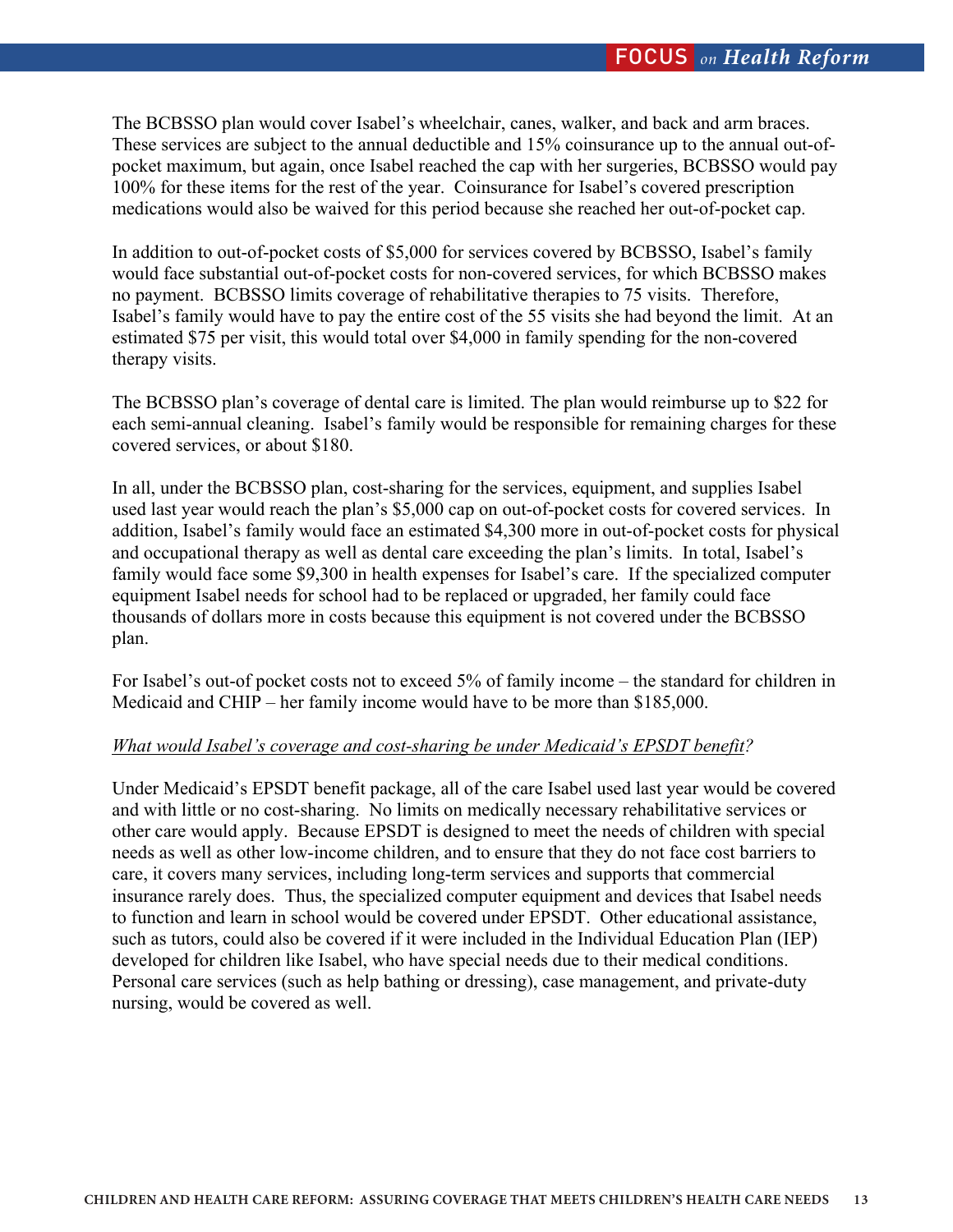## **POLICY IMPLICATIONS**

The findings from this analysis illustrate how the content of coverage provided under health care reform will have significant implications for children's access to care and their families' financial security. As the study demonstrates, under a benefit package more generous than most offered in the private insurance market, even a relatively healthy child who receives care covered by the private plan can face significant out-of-pocket costs; deductibles and copays can quickly accumulate to levels that many families may be unable to afford. For a child with special health care needs, large gaps in covered services can leave the family to shoulder not only high out-ofpocket costs for covered services, but also the full costs of expensive, often ongoing care that exhausts the plan's limits or that the plan does not cover at all.

In contrast, Medicaid's EPSDT benefit covers the full range of care children need, including both acute care and long-term services and supports. In addition, under EPSDT, little or no costsharing is required and total cost-sharing in a year is limited to 5% of family income, providing important financial protection for low-income families. The American Academy of Pediatrics has recommended EPSDT as the model for the benefits package provided to children under health reform. $^{22}$ 

As policymakers consider standards for coverage provided to children under reform, it will be important for them to consider not only what benefits will be covered, but also the limits that will apply to covered benefits and cost-sharing requirements, including deductibles, copayments, and coinsurance charges. Further, in any system that discourages the use of out-of-network providers through sharply higher cost-sharing schedules, the adequacy (or inadequacy) of provider networks will have a significant impact on the financial burdens families incur in obtaining the care their children need.

Children have a broad and unique range of health care needs. Beyond acute care, children need regular preventive care, including dental, hearing, and vision care, for their healthy development. Further, children with special health care needs often need a variety of additional acute and longterm care services and supports. A large body of research shows that low- and moderate-income families are very sensitive to cost-sharing and may delay or forgo needed care due to costs. As such, providing children a benefit package that covers the full range of their health care needs and provides meaningful financial protection for families will be key to assuring that children have access to and can afford necessary and appropriate care.

This brief was prepared by Joan Alker, Karen Pollitz, Victoria Wachino, and Jennifer Libster of the Georgetown University Health Policy Institute, and Julia Paradise of the Kaiser Commission on Medicaid and the Uninsured, Kaiser Family Foundation.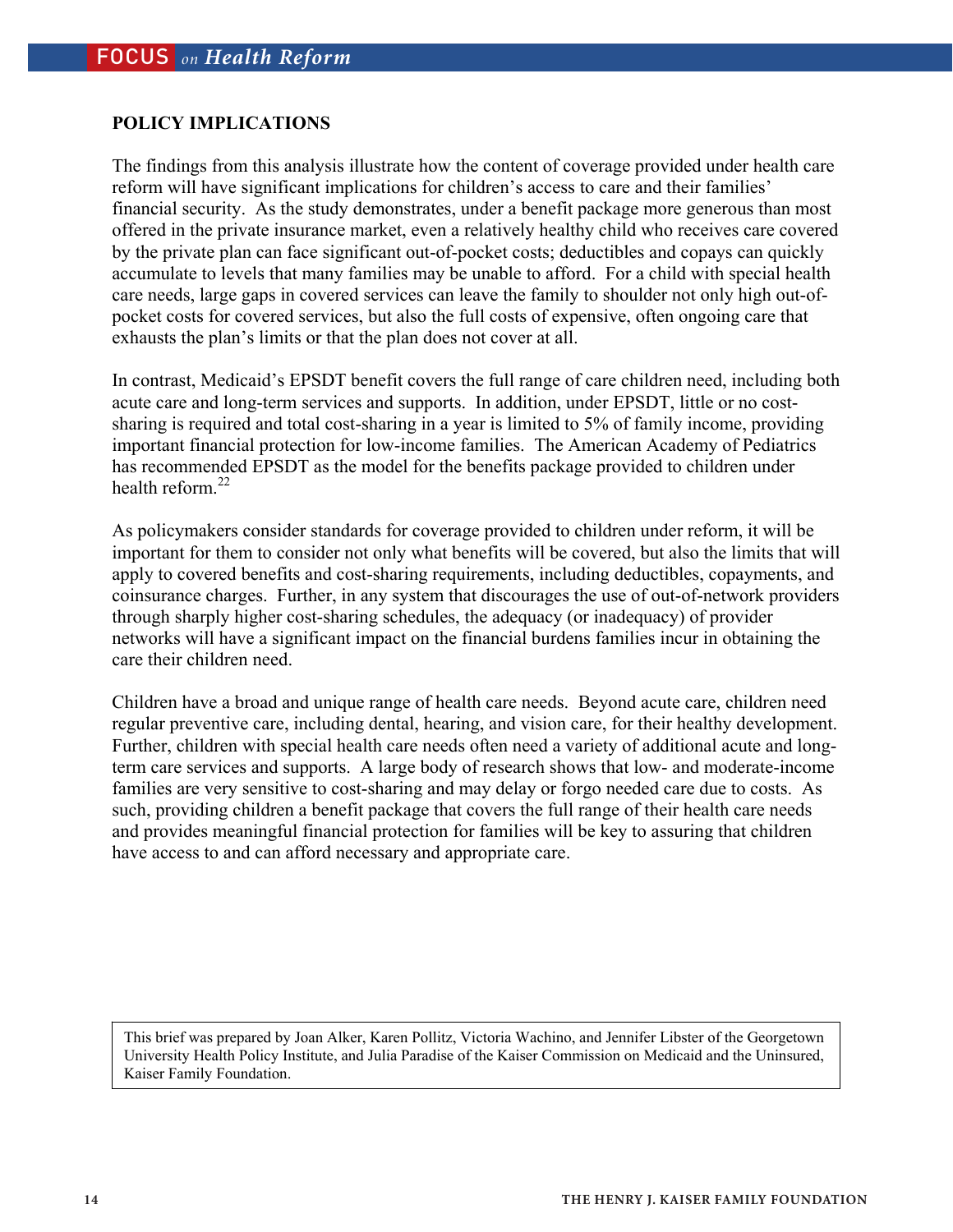### **ACKNOWLEDGMENTS**

The authors would like to thank the families of Isabel and Jacob who gave generously of their time and shared their stories to inform this report. In addition, we would like to thank Claire Booth and Dr. Chen Kenyon from the American Academy of Pediatrics for their assistance in reviewing Isabel's and Jacob's profiles.

### **ENDNOTES**

 FEHBP has been a part of health policy discussions concerning the uninsured for more than 15 years. In 1994, President Bill Clinton, in his State of the Union Address, suggested giving everyone health benefits comparable to those of federal employees. In the 2004 election, Senator John Kerry also proposed expansion of FEHBP via the establishment of a new group insurance pool, called the Congressional Health Plan, which would have been open to all employers and individuals who needed health insurance coverage (Collins, Davis, and Lambrew, 2004). In the 2008 presidential election, a number of candidates incorporated FEHBP or a similar program into their health care reform proposals. http://www.randcompare.org/options/mechanism/open\_enrollment\_in\_fehbp

E. Wehr and E. Jameson, "Beyond Benefits: The Importance of a Pediatric Standard in Private Insurance Contracts to Ensuring Health

Care Access for Children," The Future of Children 4 (3) Winter 1994 115-133.<br>
<sup>5</sup> For more information on *Bright Futures*, see www.brightfutures.aap.org.<br>
<sup>6</sup> G. Kennay and S. Dorn. "Health Care Reform for Children with P

 G. Kenney and S.Dorn, "Health Care Reform for Children with Public Coverage: How Can Policymakers Maximize Gains and Prevent Harm?" Urban Institute and Robert Wood Johnson Foundation, June 2009.

<sup>7</sup> National Business Group on Health, "Investing in Maternal and Child Health: An Employer's Toolkit" (November 2007).

 For example, see: E. Keeler, "Effects of Cost Sharing on Use of Medical Services and Health," *Journal of Medical Practice Management*, 8:317-321 (Summer 1992); U.S. Congress, Office of Technology Assessment, "Benefit Design in Health Care Reform: Patient Cost-Sharing" (September 1993); U.S. Department of Health and Human Services, Office of the Assistant Secretary for Planning and Evaluation, "Children's Health Insurance Expansions: State Experiences in Developing Benefit Packages and Cost-Sharing Arrangements" (February 17, 1998); and M. Wong, *et al.,* "Effects of Cost Sharing on Care Seeking and Health Status: Results From the Medical Outcomes Study," *American Journal of Public Health*, 91(11): 1889-1894 (November 2001).<br><sup>9</sup> L. Ku & V. Wachino, "The Effect of Increased Cost-Sharing in Medicaid," Center on Budget and Policy Priorities (July 7, 2

<sup>10</sup> An annual deductible of \$500 is more typically required under job-based health plans. See "2008 Annual Employer Health Benefits" Survey," Henry J. Kaiser Family Foundation.

<sup>11</sup> Balance billing refers to excess provider charges above the level recognized by the insurance company as reasonable and reimbursable. Generally network providers contract with the insurer to accept the recognized fee as payment in full. Non-network providers that do not contract with the insurer can and often do balance bill patients.<br><sup>12</sup> For more information about coverage under the BCBSSO, see "A Benchmark for Coverage: How the FEHBP Blue Cross Blue Shield

Standard Option Plan Covers Medical Care for Patients with Serious Chronic Conditions," American Cancer Society Cancer Action Network, July 2009.

<sup>13</sup> C. Provost-Peters, "EPSDT: Medicaid's Critical but Controversial Benefits Program for Children," National Health Policy Forum," Issue Brief No. 819, November 20, 2006.

 $^{14}$  Ibid.

15 S. Rosenbaum & P. Wise, "Crossing the Medicaid-Private Insurance Divide: The Case of EPSDT," *Health Affairs,* 26(2): 382-393 (March/April 2007).

<sup>16</sup> C. Provost-Peters, November 2006.<br><sup>17</sup> 42 *CFR* 441.50 (2008).

<sup>18</sup> S. Rosenbaum and P. Wise, "Crossing the Medicaid-Private Insurance Divide: The Case of EPSDT," Health Affairs March/April 2007, 382:393.

<sup>19</sup> See Cost-Sharing for Families in Medicaid and CHIP (Washington, DC: Georgetown Center for Children and Families) March 2009. Available at ccf.georgetown.edu.

<sup>20</sup> "Asthma Statistics," American Academy of Allergy Asthma and Immunology, available at

http://www.aaaai.org/media/statistics/asthma-statistics.asp<br><sup>21</sup> Georgetown University Health Policy Institute Center for Children and Families, "Cost-Sharing Rules for Children in Medicaid and SCHIP," March 2009.

22 J. Hagan, *Access to Prevention and Public Health for High-Risk Populations*, Testimony before the U.S. Senate Committee on Health, Education, Labor, and Pensions (January 27, 2009).

<sup>&</sup>lt;sup>1</sup> R. Mangione-Smith, et al., The Quality of Ambulatory Care Delivered to Children in the United States, New England Journal for Medicine, 357(15): 1515:1523 (October 11, 2007). Adults do not fare much better: under 47 percent of children studied received recommended care, but nearly 55 percent of adults studied did.

<sup>&</sup>lt;sup>2</sup> C. Provost Peters, "EPSDT: Medicaid's Critical But Controversial Benefits Program for Children," National Health Policy Forum (November 20, 2006).<br><sup>3</sup> EEHED bes been a no